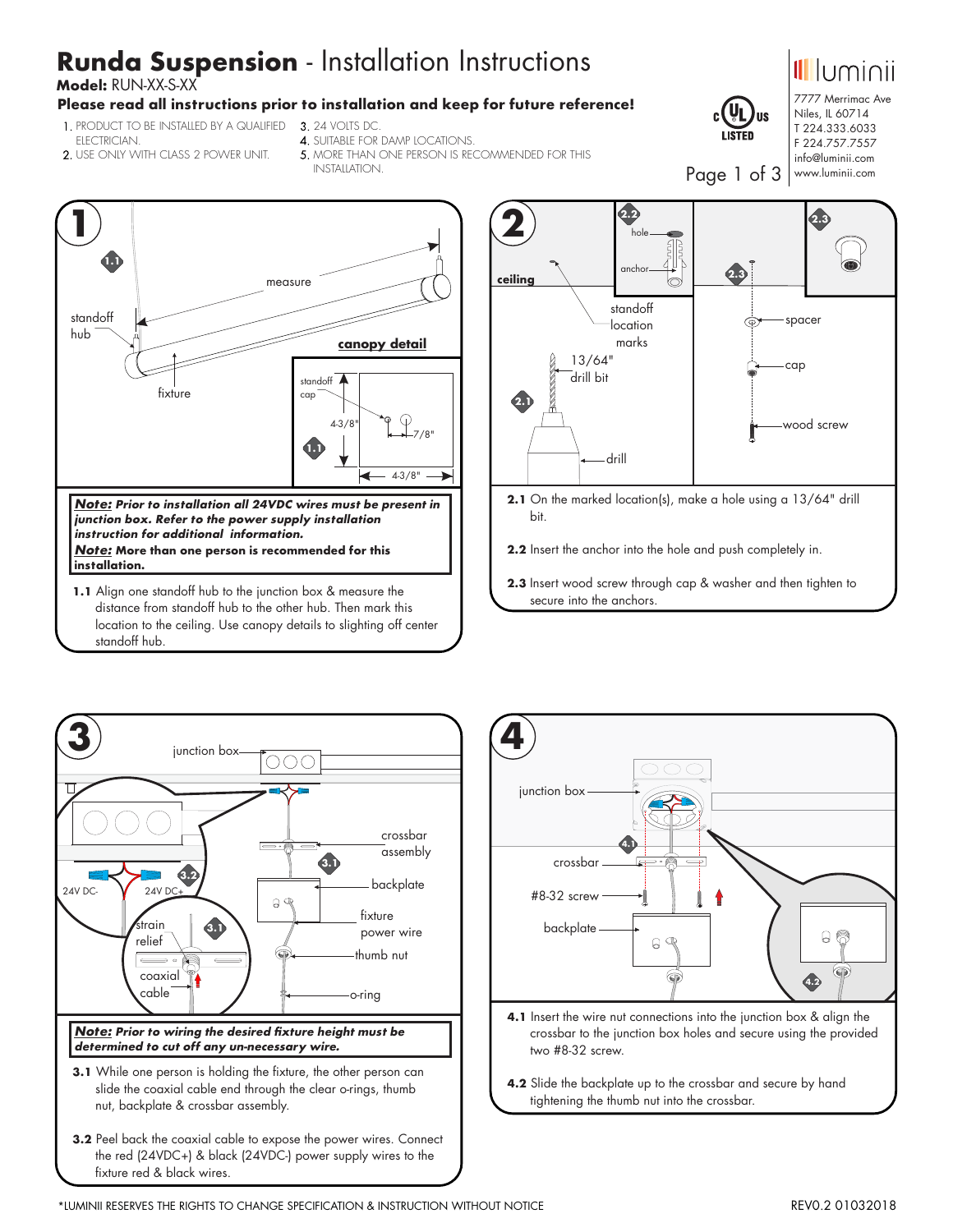# **Runda Suspension** - Installation Instructions

 **Model:** RUN-XX-S-XX

#### **Please read all instructions prior to installation and keep for future reference!**

- 1.PRODUCT TO BE INSTALLED BY A QUALIFIED 3.24 VOLTS DC. ELECTRICIAN.
- 2.USE ONLY WITH CLASS 2 POWER UNIT.
- 
- 4.SUITABLE FOR DAMP LOCATIONS.
- 5. MORE THAN ONE PERSON IS RECOMMENDED FOR THIS INSTALLATION.



- **5.1** Untangle each aircraft cable and insert into the threaded post until the cable stopper.
- **5.2** Push on the standoff hub tab and feed the aircraft cable into the standoff hub until necessary. Release tab to secure in place. *For the aircraft cable closest to the coaxial cable slide through the o-rings on the coaxial cable first.*
- **5.3** Remove the clear protective film from the face of the lens.



**6.2** Cut off any extra aircraft cable from the standoff hub hole.



the fixture. Reference drawing above as reference, to join correctly.



Niles, IL 60714 T 224.333.6033 F 224.757.7557 info@luminii.com www.luminii.com

Jus